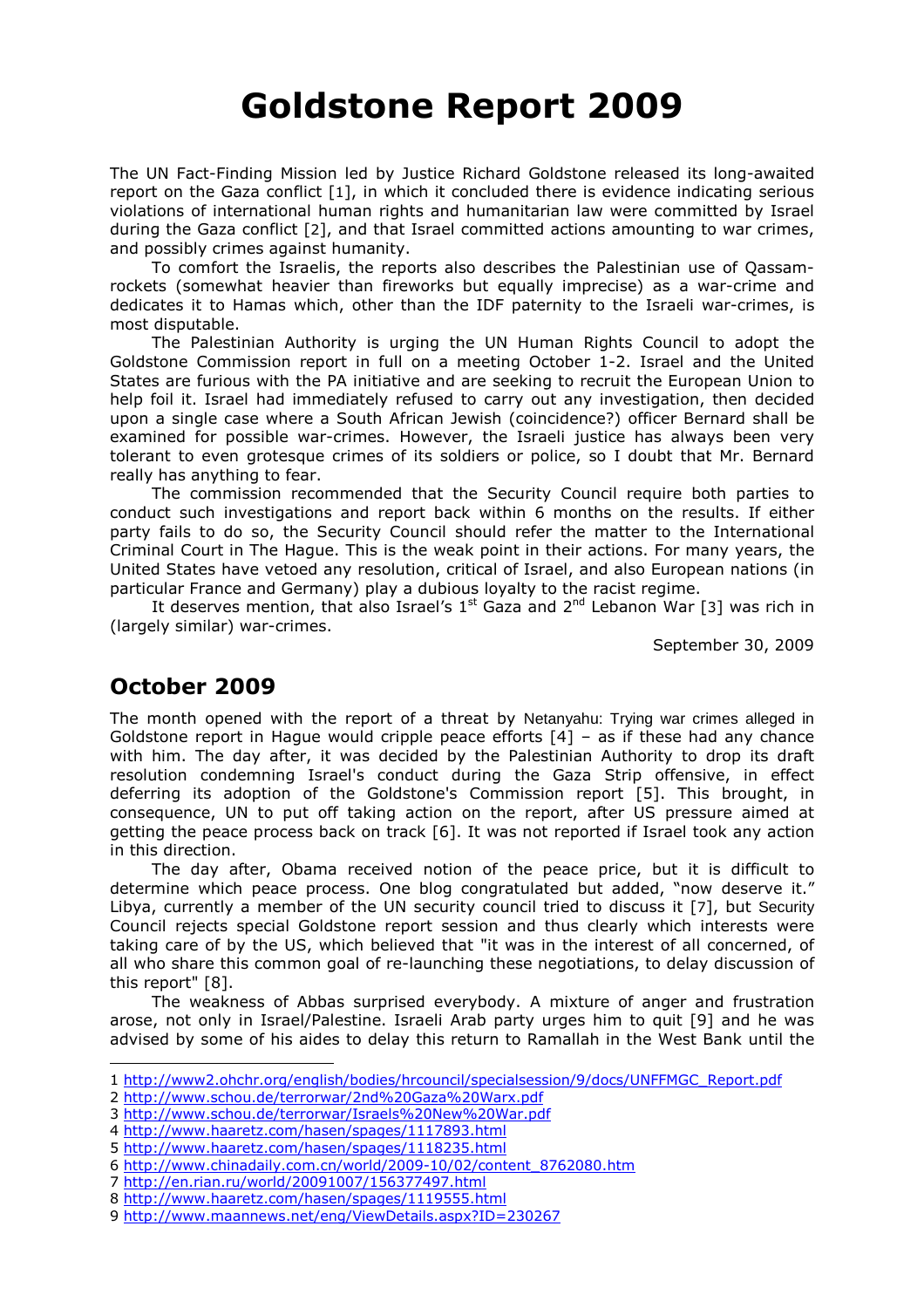popular anger and the scandal he caused by his position regarding Goldstone's report would subside [10]. The Swedish Foreign Minister Carl Bildt stated that he supports report [11], and Richard Falk, the UN High Commissioner for Human Rights, even said that that the Palestinian authority in Ramallah betrayed its own people at a moment when the international community was so close to endorse Goldstone's report [12]. Throwing the basket over the American President, an editorial in the Israeli daily Haaretz stated that "Obama's disgraceful silence about the Gaza siege is not the conduct of a Nobel laureate" [13]:



While Turkey banned Israel from an international air force drill, arguing that Israel should not be allowed to participate while its planes are bombing the Gaza Strip [14], NATO has no inhibitions to cooperate with the racist state: Israel to Join NATO Mediterranean Patrol as Part of War on Terror [15].

 The Israeli comment to it all is ... 'No comment.' Netanyahu vows never to let Israelis be tried for war crimes [16]. Perhaps we shall consider it is just a normal Israeli way of life. The threat against Israeli politicians is obvious. The Israeli Minister of 'Defence,' Ehud Barak, visited Britain in the beginning of the month, and

Palestinians in Britain required his arrest for war-crimes. After a day of delays and legal wrangling the bid failed on the grounds that Barak enjoyed diplomatic immunity from prosecution [17]. The same day, a Vice Premier cancelled UK visit over arrest fears; Pro-Palestinian groups had wanted Ya'alon put on trial for his role as IDF chief during the 2<sup>nd</sup> Intifada [18]. It is perhaps a chance to compare the Gaza-War with the South-African massacre in Sharpeville 1960, a crucial event in the fight against apartheid. The blockade against Israel already caused a decline of the Israeli export of 21% [19].

 Following criticism over deferring action on Gaza war report, Abbas asked envoy to bring proposal back to UN on October 11 [20]. There, it was well received: only two days later, the UN Human Rights Council decided to debate Goldstone report - after all, they had commissioned it themselves. Still, there is no danger for Israeli war-criminals. The UN security should decide about further persecution, and its majority decision will, as mentioned above, be vetoed by Israel's American colony. Palestinian circles expressed that h Hopes that US President Barack Obama would breathe new life into a peace process with Israel have "evaporated" [21]. In Jerusalem, the ethnic cleansing goes on.

October 15, 2009

On October 16, the UN Human Rights Council [HRC] voted on the Goldstone Report, giving the Israeli prostitutes the occasion to show their loyalty. Whereas only Canada voted against the formation of an investigation of the alleged war-crimes in January, the majority was now less clear: 25 of the Council's 47 members voted in favour of endorsing the report. Another six voted against [U.S., Italy, Holland, Hungary, Slovakia and Ukraine] and 11 abstained [incl. Norway]. Further three simply did not participate in the vote. The French delegates joined Prime Minister Benjamin Netanyahu's recent diplomatic attempts to lobby European counterparts, including Holland, Spain and Denmark, to back Israel's rejection [22].

<sup>10</sup> http://alethonews.blogspot.com/2009/10/informed-sources-abbas-advised-not-to.html

<sup>11</sup> http://www.haaretz.com/hasen/spages/1119725.html

<sup>12</sup> http://uruknet.com/index.php?p=m58659&hd=&size=1&l=e

<sup>13</sup> http://www.haaretz.com/hasen/spages/1120118.html

<sup>14</sup> http://www.haaretz.com/hasen/spages/1120206.html

<sup>15</sup> http://politicaltheatrics.org/2009/10/13/israel-to-join-nato-mediterranean-patrol-as-part-of-war-on-terror/

<sup>16</sup> http://www.haaretz.com/hasen/spages/1120248.html

<sup>17</sup> http://www.guardian.co.uk/world/2009/sep/29/ehud-barak-war-crimes-israel

<sup>18</sup> http://www.haaretz.com/hasen/spages/1118866.html

<sup>19</sup> http://www.heise.de/tp/r4/artikel/31/31258/1.html

<sup>20</sup> http://www.haaretz.com/hasen/spages/1120248.html

<sup>21</sup> http://www.independent.co.uk/news/world/middle-east/un-to-debate-goldstone-report-after-abbas-uturn-1802255.html

<sup>22</sup> http://www.haaretz.com/hasen/spages/1121610.html